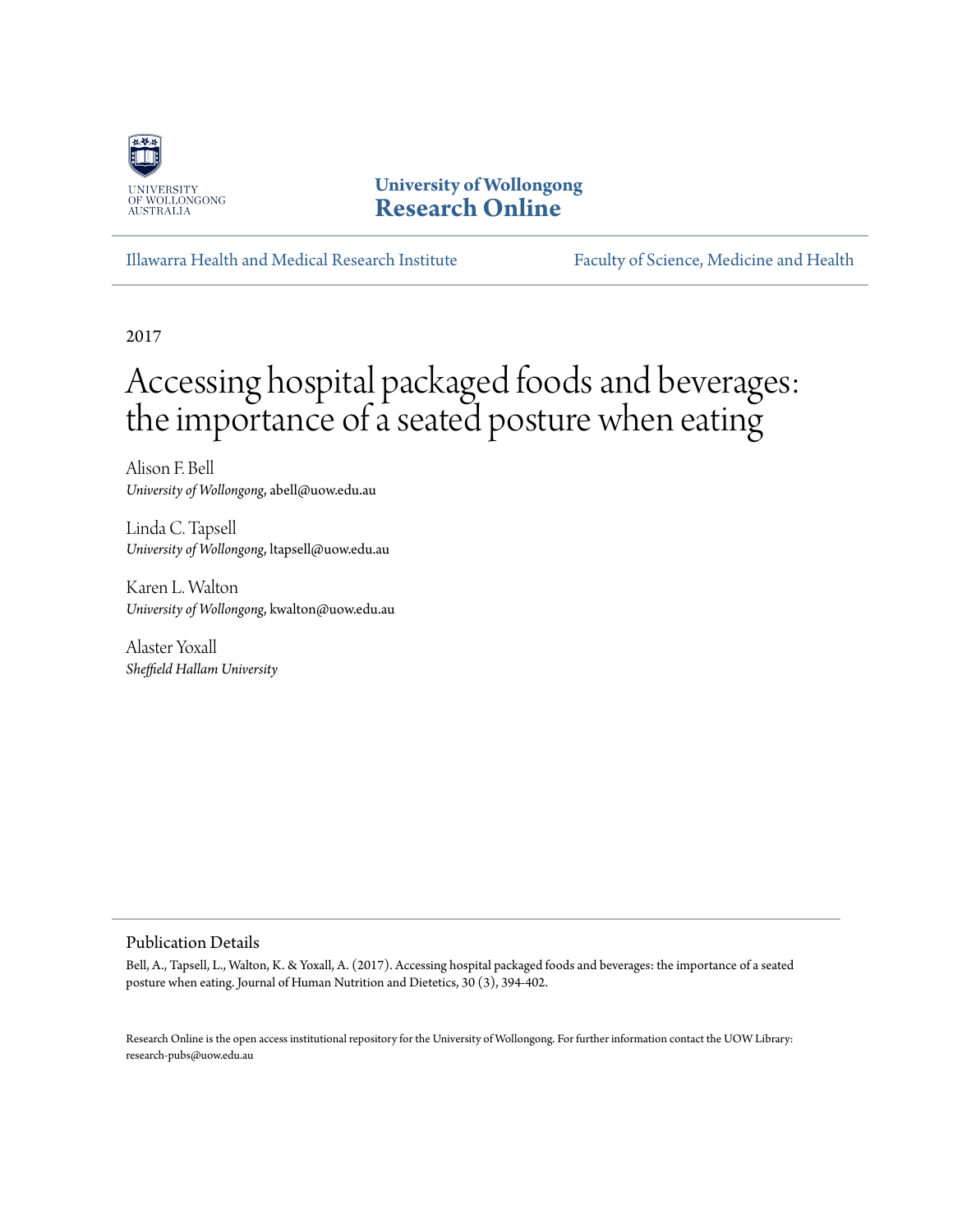# Accessing hospital packaged foods and beverages: the importance of a seated posture when eating

#### **Abstract**

**Background** Hospitalised and community dwelling older people (aged 65 years and over) have difficulties opening certain food and beverage items (e.g. cheese portions and tetra packs) served in public hospitals. Previously, the role of hand strength on successful pack opening has been explored in a seated position. However, because many people in hospital eat in bed, the present laboratory study examined the differences between participants opening a selection of products in a hospital bed and a chair.

**Methods** The present study used a qualitative method (satisfaction) and quantitative methods (grip and pinch strength, dexterity, time and attempts) in two conditions (bed; chair) in a sample of well older community dwelling adults (n = 34). Packs tested included foil sealed thickened pudding, foil sealed thickened water, tetra pack, dessert, custard, jam, cereal, honey sachet and cheese portions.

**Results** Honey sachets, cheese portions, foil sealed thickened pudding and tetra packs were the most difficult packs to open, with 15% of cheese portions unable to be opened in either the bed or chair posture. Although grip strength was consistent for each posture, pinch grips and dexterity were adversely affected by the bed posture. Lying in a hospital bed required greater pinch strength and dexterity to open packs.

**Conclusions** Eating in a seated position when in hospital has been shown to improve intake. The present study demonstrates that eating in a seated posture is also advantageous for opening the food and beverage packs used in the NSW hospital food service and supports the notion that patients should sit to eat in hospital.

#### **Keywords**

seated, posture, when, importance, eating, hospital, accessing, beverages:, foods, packaged

#### **Disciplines**

Medicine and Health Sciences

#### **Publication Details**

Bell, A., Tapsell, L., Walton, K. & Yoxall, A. (2017). Accessing hospital packaged foods and beverages: the importance of a seated posture when eating. Journal of Human Nutrition and Dietetics, 30 (3), 394-402.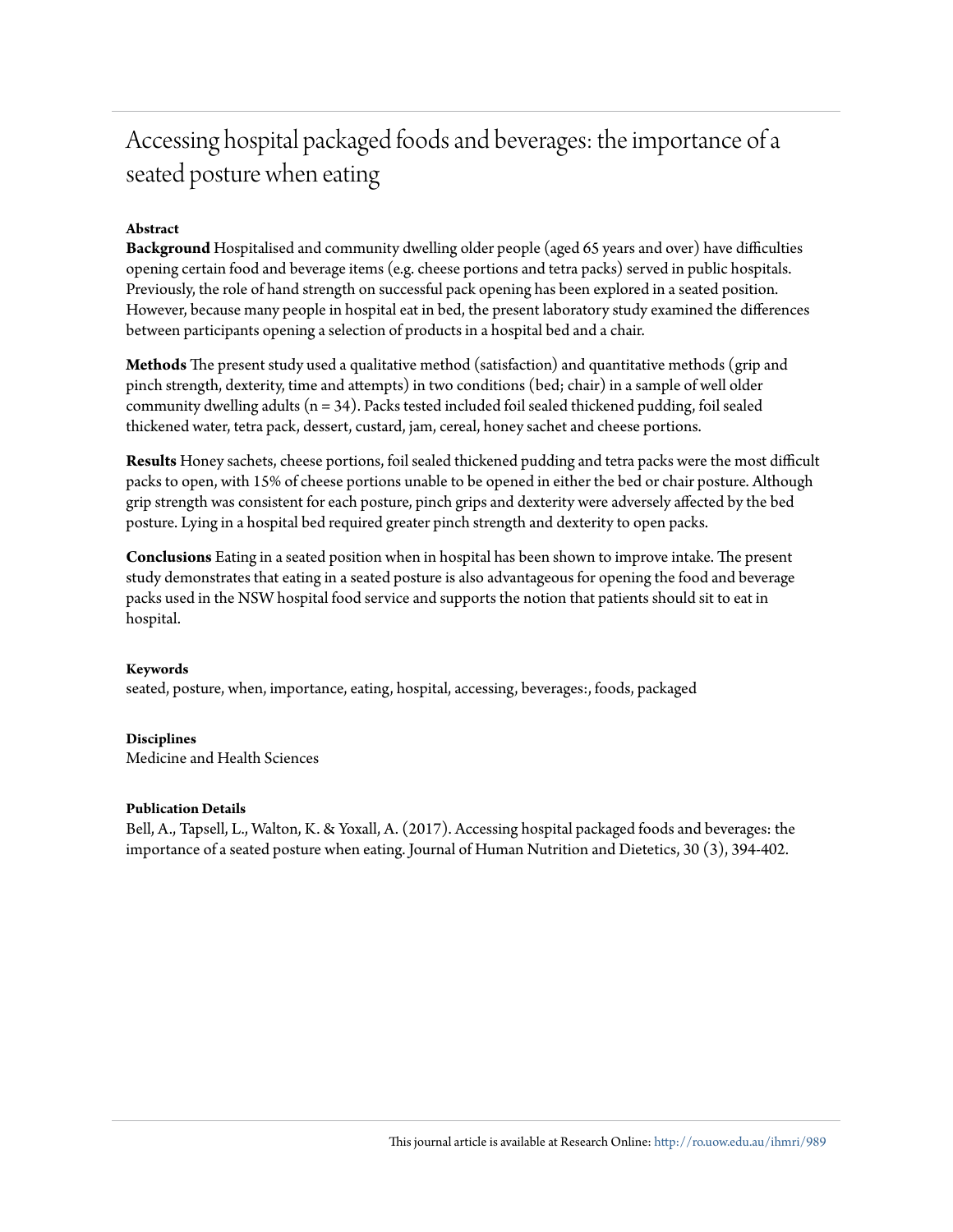**Accessing hospital packaged foods and beverages: The importance of a seated posture when eating**

#### **Abstract**

#### **Background**

- Hospitalised and community dwelling older people (65 years and over), have difficulties opening food
- and beverage items such as cheese portions and tetra packs served in public hospitals. Previously,
- the role of hand strength on successful pack opening has been explored in a seated position.
- However, as many people in hospital eat in bed, this laboratory study examined the differences
- between participants opening a selection of products both in a hospital bed and a chair.

#### **Methods**

- This study used a qualitative method (satisfaction) and quantitative methods (grip and pinch strength,
- dexterity, time and attempts) in two conditions (bed; chair) with a sample of well older community
- dwelling adults (n=34). Packs tested included foil sealed thickened pudding, foil sealed thickened
- water, tetra pack, dessert, custard, jam, cereal, honey sachet and cheese portions.

#### **Results**

- Honey sachets, cheese portions, foil sealed thickened pudding and tetra packs were the most difficult
- packs to open, with 15% of cheese portions unable to be opened in either the bed or chair posture.
- While grip strength was consistent for each posture, pinch grips and dexterity were adversely affected
- by the bed posture. Lying in a hospital bed required greater pinch strength and dexterity to open
- packs.

#### **Conclusions**

- Eating in a seated position while in hospital has been shown to improve intake. This study
- demonstrates that eating in a seated posture is also advantageous for opening food and beverage
- packs used in NSW hospital food service and supports the notion that patients should sit to eat in hospital.
- **Keywords:** hospital food; packaging; older adults; access.
-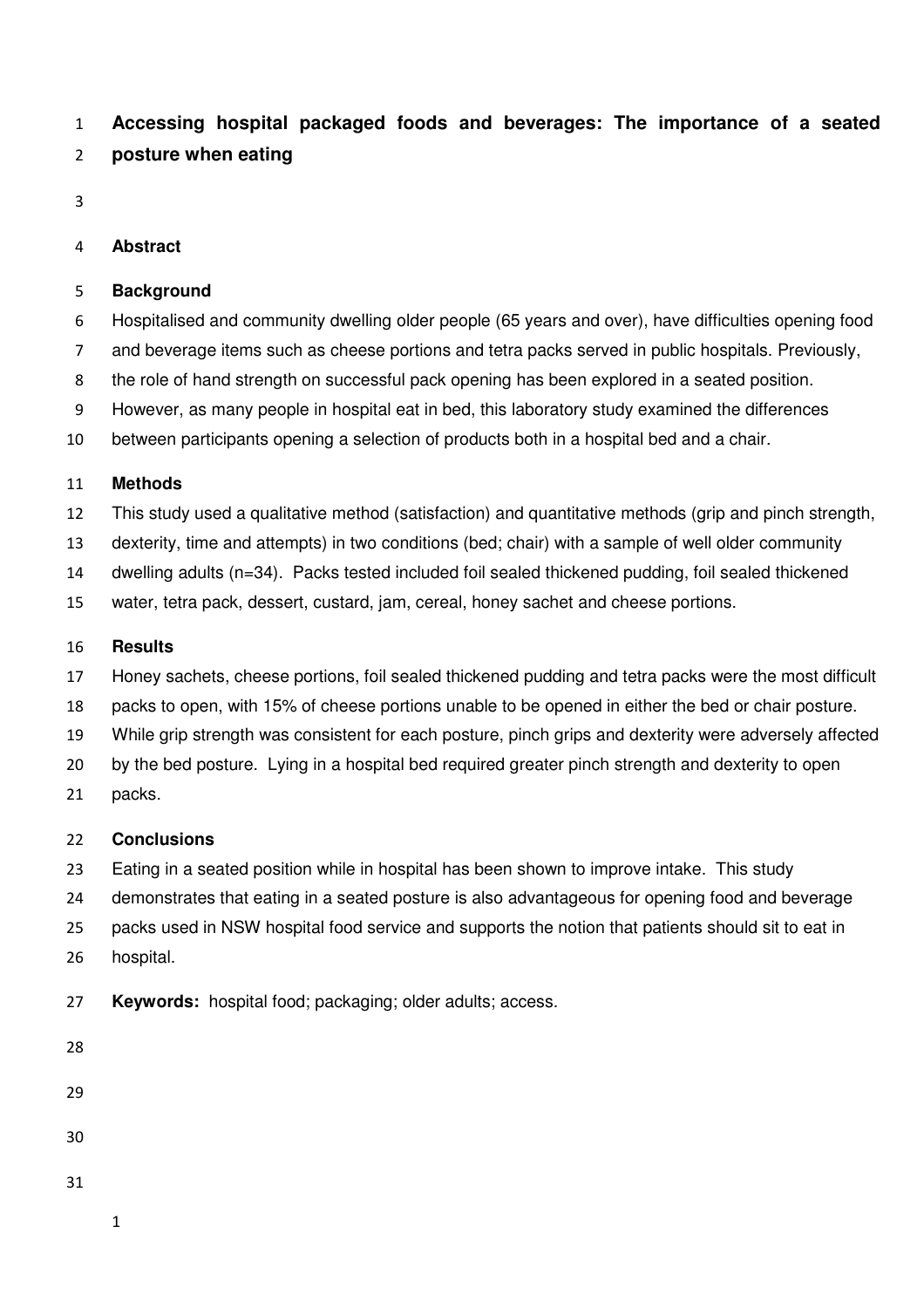#### **Introduction**

Food and beverages in public hospitals are routinely served in a packaged format to deliver standardised portion sizes and cost effective nutrition  $(1)$ . The population is rapidly ageing  $(2)$  and 36 meeting their nutritional needs is challenging in hospitals where patients are 'unwilling customers'  $(3)$ , 37 often malnourished  $(4)$ ; and experience physical, organisational and environmental barriers to eating 38 <sup>(5)</sup>. A great deal of research has been undertaken to suggest and test interventions to improve the 39 situation, such as changes to food service  $^{(6)}$ ; food fortification  $^{(7)}$ ; and volunteer feeding programmes  $(40 \t(8)$ .

Positioning patients to eat by sitting them in a chair is one of the strategies shown to increase intakes 42 by older people in the hospital environment  $(9)$ . However, despite the importance of eating in a chair, many patients continue to eat in bed due to absence of dining areas and the low priority of nutrition in  $\ldots$  nursing and medical care  $(10)$ .

Previous studies have demonstrated that hospital food and beverage packaging is difficult to open in

a seated posture and that the importance of grip and pinch strength in efficient pack opening is

47 limited, postulating that dexterity was likely to be the critical aspect of efficient pack opening <sup>(11)</sup>.

48 Standardised testing for grip and pinch strength is conducted in seated postures <sup>(12)</sup>. The few studies that have examined grip strength in other postures have had conflicting results and no other research 50 was identified that examined pinch strength or dexterity in any posture other than sitting  $(13; 14)$ . As hospital food is mostly served in sealed packaging and many patients eat in bed, it is important to examine the use of food and beverage packaging by the older person and the way in which it is accessed in the hospital environment. The aim of this laboratory study was to compare the openability of a selection of hospital food and beverage items in both lying in a hospital bed and sitting, and to examine the role of grip strength, pinch strength and dexterity in successful and

efficient pack opening by older people.

#### **Methods**

This research was conducted in a simulated hospital laboratory setting. Quantitative data collection included demographic data; time and attempts to open packs; grip and pinch strength; as well as dexterity measures. Qualitative measures included ratings and questions on ease of opening (satisfaction). All measures were conducted in both lying and seated postures with each participant and the order of posture was randomised throughout the sample. Using a mixed methodology approach such as this has been found to be advantageous when addressing health and human 64 service research  $(15)$ . Ethics approval was obtained through the University of Wollongong.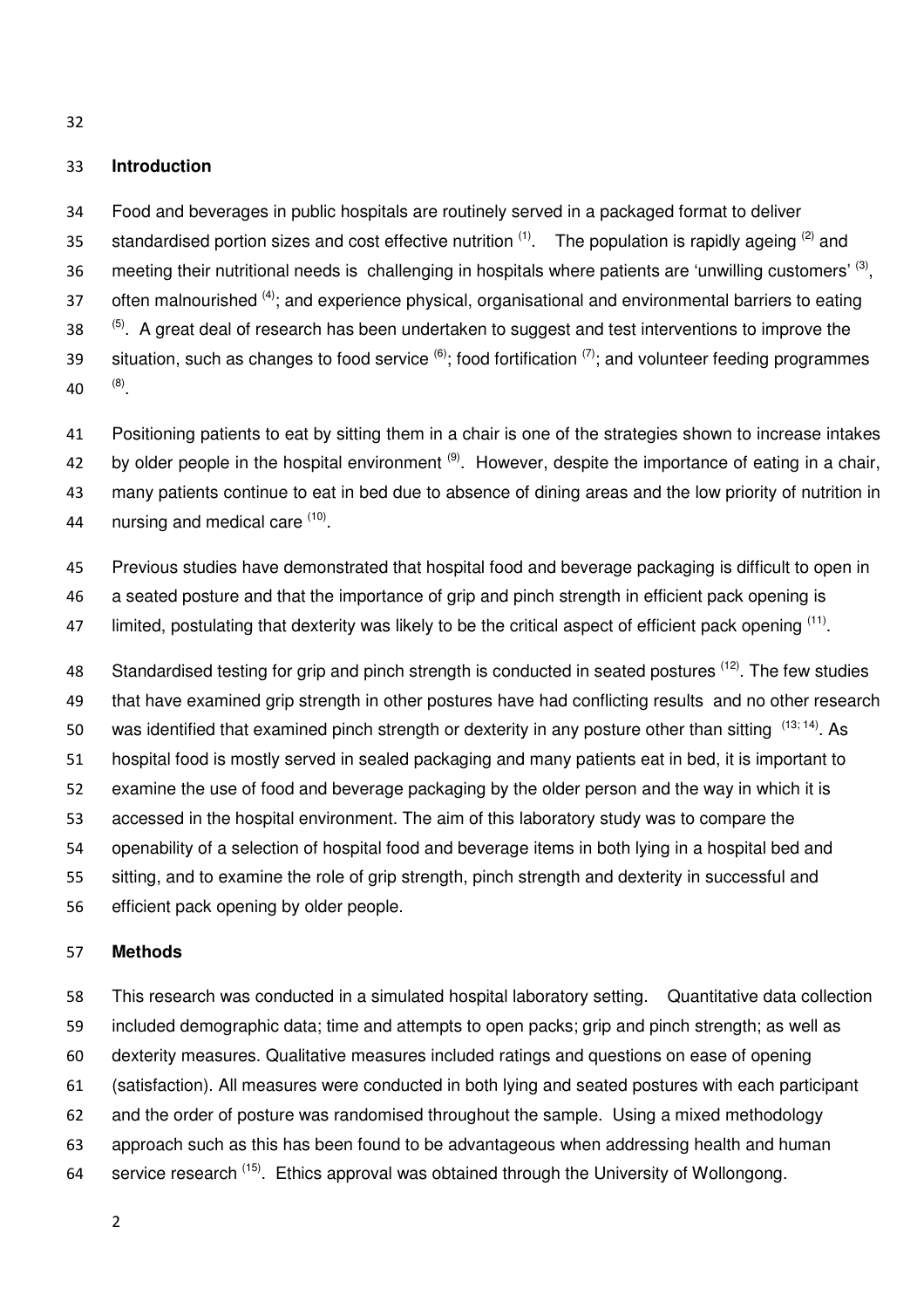#### Participants

This study involved a non-probability convenience sample of well older adults living in the Illawarra region of NSW, Australia. Criteria to participate included being 65 years or older, well and living independently in the community. Written consent was obtained from all participants. Participants who normally wore reading glasses were asked to wear them for the study. A biostatistician was consulted regarding suitable sample size and 30 participants were deemed appropriate for statistical power as we expected dexterity to have a large effect for opening packs (p<0.05 and 80%).

#### Setting

The study was conducted at the University of Wollongong in Nursing Simulation Laboratories. The facilities allowed for 2 simulation rooms, one set up with a table and chair and the other with a hospital bed and table. In-situ recording devices are installed in each room with the control centre located between the two rooms, (see Figures 1and 2).

- 
- 

80 Insert Figure 1 here Insert Figure 2 here

- 
- 

#### Posture

Bed Posture

Bed angle and bed table height were standardised for the study. The distance between the mattress and top of bedside table was 27cm to enable leg clearance and reasonable eating height. The bed

87 angle was set at 60% - a 'modified' Fowler's bed position  $(16)$  with two standard hospital pillows. In this

way, participants were given the optimum posture for eating in bed.

## Chair Posture

A standard waiting room style chair was used for the study (see figure 2). The chair had no arms, allowing participants to sit close to the table for dexterity testing and opening of products, as well as complete the standard protocol for grip and pinch strength testing with the chair at right angles to the table and away from it to ensure good elbow clearance.

- Hand function testing
- Grip and pinch strength
	-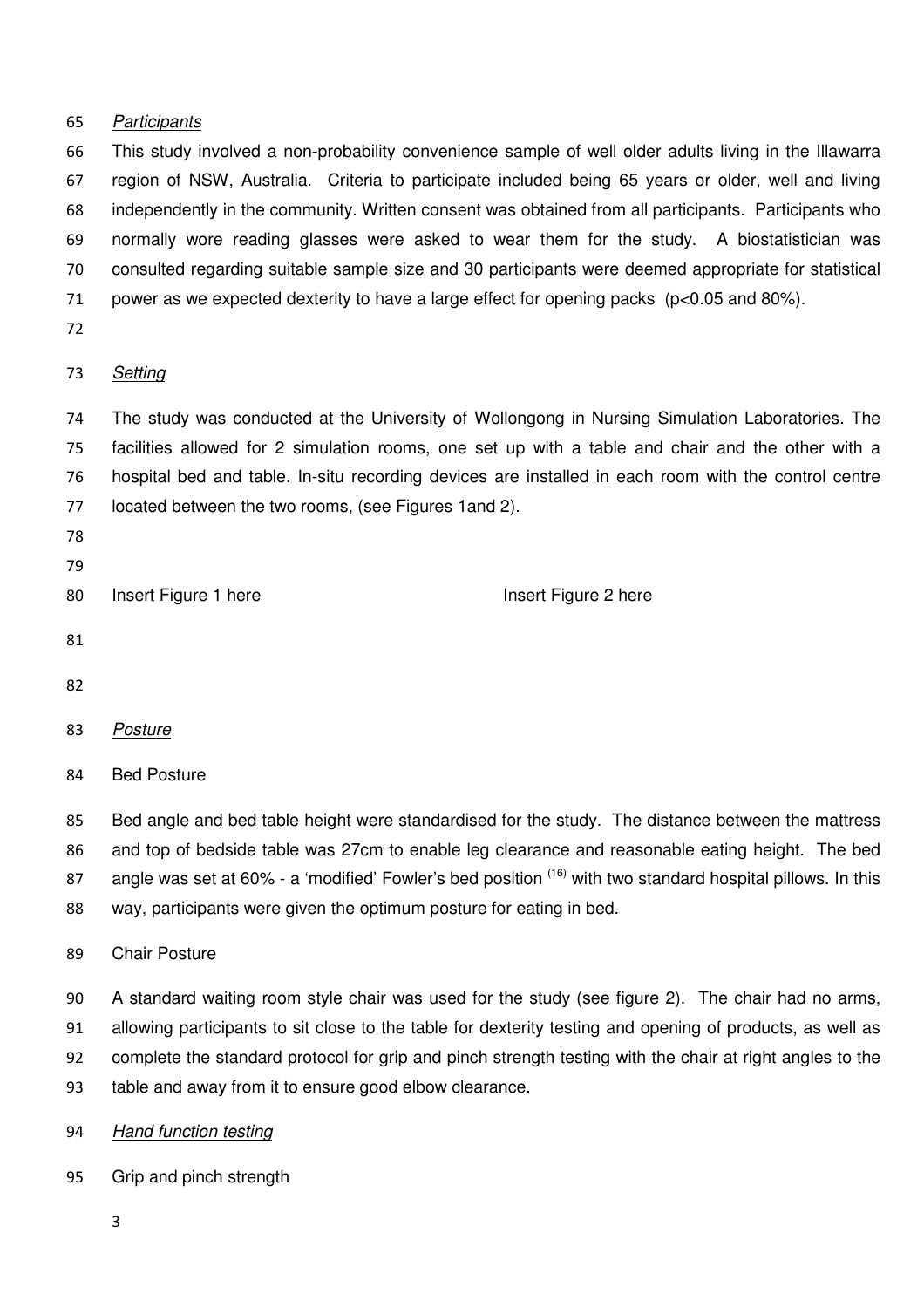96 Grip and pinch strength testing was conducted on each participant using a standardised protocol (17) with the Jamar Grip Strength Dynamometer (Lafayette Instruments, Indiana, USA) and the B&L Pinch Gauge (B&L Engineering, California, USA). Both instruments were calibrated prior to the study. For standardisation, the dynamometer's adjustable handle was set on the second handle position for all participants with single effort and hand dominance recorded. The B&L pinch gauge measured tip, 3 point, and lateral pinch strength for a single effort. These two hand assessment tools are commonly used and considered to produce the most reliable and valid measurements of grip and pinch strength  $(18)$ 

#### Dexterity

105 The dexterity of participant's hands was analysed using the Purdue Pegboard Test <sup>(19)</sup>. This test was initially developed to assess suitability to factory assembly tasks but is now used for a variety of purposes including assessment of brain impairment and learning disabilities. The test consists of a battery of 4 different tasks administered in a standardised protocol with the participant seated at a table. The sum of tests 1, 2 and 3 determine a macro-dexterity score. Macro-dexterity was used in this study to correlate with opening time and attempts, as this measure has been identified as the 111 critical dexterity component related to successful pack opening  $(20)$ .

#### Food and beverage packs

Nine packs were sourced from a local hospital for testing. These included: foil sealed items ( thickened pudding, thickened water, custard); tetra packs; condiment packs (jams, marmalade); individual honey 'squeeze' sachets; single serve cereal boxes; sealed desserts and cheese portions. These items were selected as previous studies had found them to be difficult to open, participants had reported the packaging as 'fiddly' with poor correlations between faster opening times and grip 121 strength indicating that dexterity may have been the key factor in openability  $(21)$ . Due to the range and numbers of products supplied by the hospital, each participant opened seven of the nine in the two postures. Products were consistent in the 2 postures for each participant in order to ensure each participant was their own control. The participants had no choice in pack selection.

An example of a participant's tray can be seen in Figure 3. The range of products tested is shown in Figure 4.

127 Insert Figure 3 here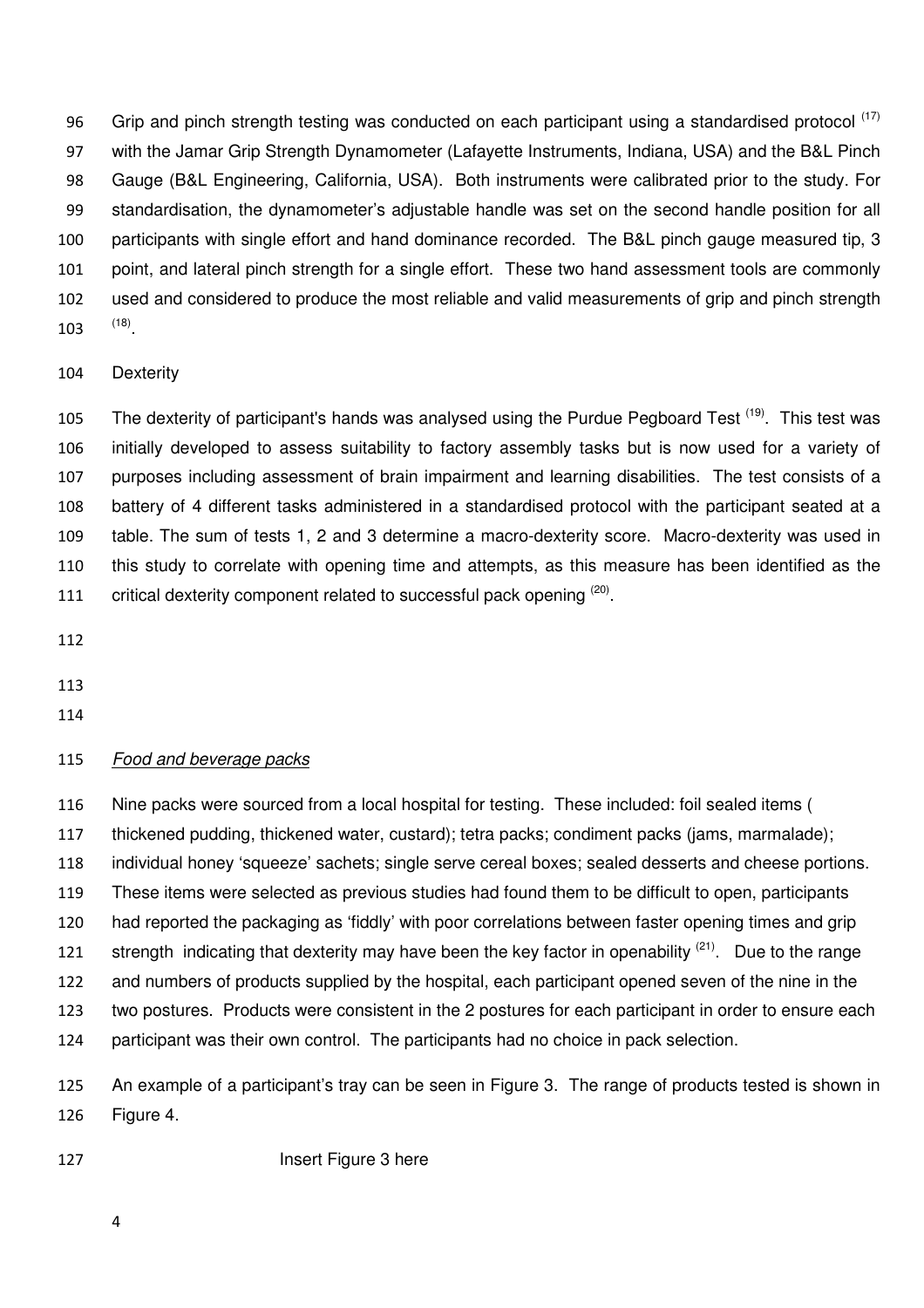**Insert Figure 4 here**  

#### Video capture (timing and attempts)

Researchers independently reviewed video footage of 3 participants to jointly determine consistent criteria for the beginning and end of opening as well as number of attempts. Opening the pack was measured from the time of gripping the tab or pack; end of timing was the release of the tab/pack from grasp. The number of attempts to open the pack was determined by changing grips, orientations and manipulations of the pack.

#### Interview

Participants were interviewed with a questionnaire previously used in packaging research by the 141 authors  $(21)$ . Ratings of opening ability were organised by answering 'yes' or 'no' followed by a scale of 'no difficulty/easy', 'some difficulty', 'moderately difficult', 'very difficult', and 'impossible', as well as general comments on the pack.

#### 144 Data analysis

145 Data for all phases were analysed using the Statistical Package for the Social Sciences V 21<sup>(22)</sup>. Questionnaires and sample meal tray recordings were analysed with descriptive statistics. Correlations using Spearman's rho were performed to determine whether or not a relationship existed between participant's hand function elements (grip, pinch strengths and dexterity) and time taken to open the items in the lying down and seated postures. Significant differences between the 2 postures for hand function tests and time taken to open the products were analysed using Paired Samples T-tests and Wilcoxon Signed Rank Tests. The effect size of the differences between the two postures for hand function on the Paired Samples T-tests was determined using the eta squared statistic. 153 Cohen<sup>(23)</sup> states that an eta squared value of .01 is a small effect; .06 a moderate effect; and .14 a 154 large effect. Effect size for the Wilcoxon Signed Rank Test items was determined by  $r^{(24)}$ , whereby .1 represents a small association; .3 a medium association; and .5 a large association.

#### **Results**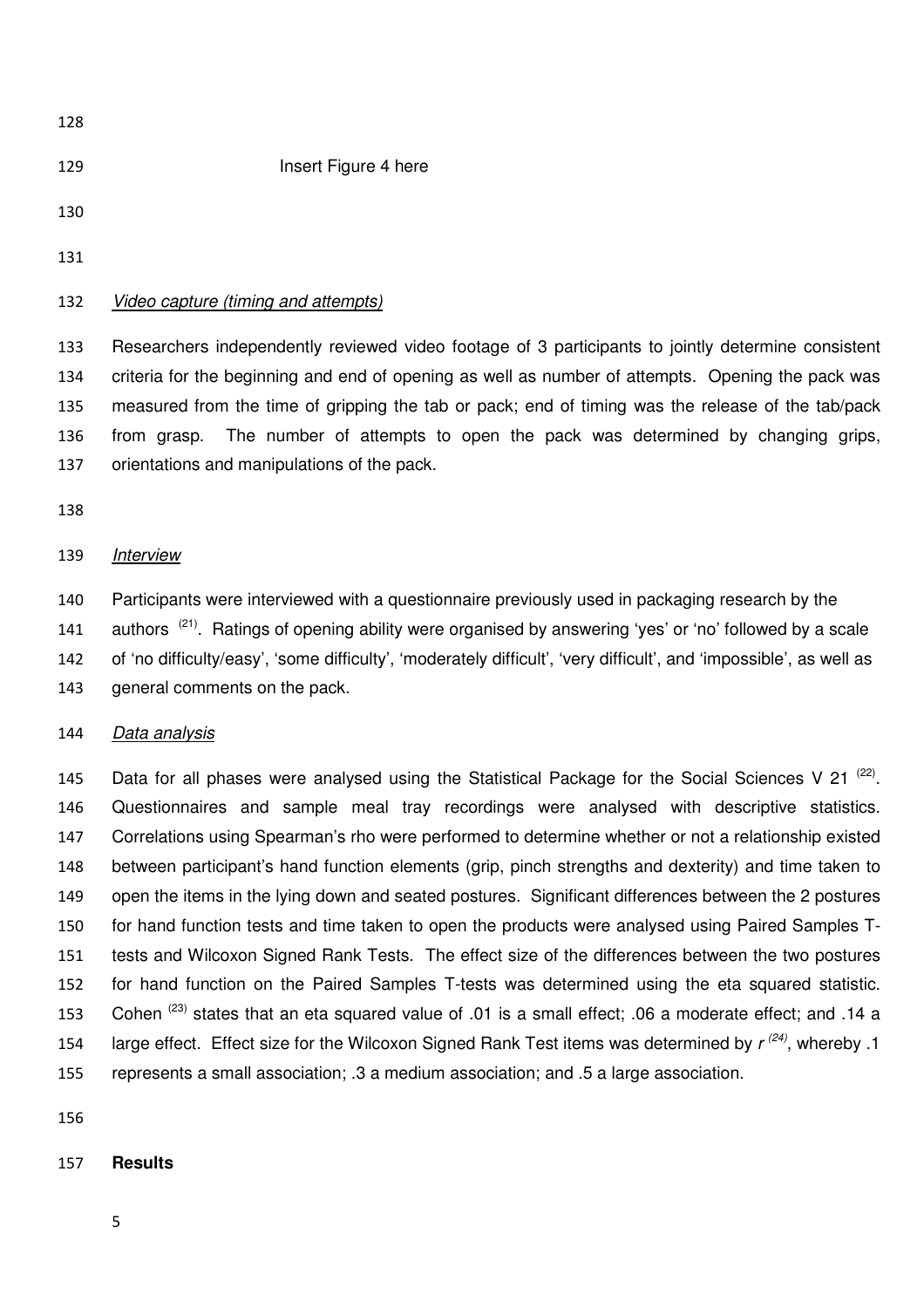#### 158 Participants

- There were thirty-four participants aged between 65 and 86 years with a mean age of 73 years (SD
- 5.4). 23 females and 11 male.

#### 161 Hand Function Tests: Bed vs Chair

Grip and Pinch Strength

Grip and pinch strength scores for the total study population were normally distributed in both

postures with the exception of dominant three point pinch strength in the bed posture, and non-

dominant grip and non-dominant lateral pinch in the chair posture. Mean grip strength for the bed

- and chair posture are shown in Table 1. No significant differences were found for grip strength
- between the two postures.

Insert Table 1 here

Significant differences were found for all pinch grip measures, with stronger pinch grips in the chair

- posture. Table 2 contains the dominant and non-dominant pinch strength data and significance
- values (2-tailed) between the postures and outline the effect size. Less pinch strength was able to be
- exerted by participants in the bed posture compared to the chair, with a large negative effect for all
- 173 pinch grips except the dominant 3 point pinch grip, which had a medium negative effect ( $z=$  -2.93,  $p=$
- 174 .003,  $r = -0.36$ ; and the non-dominant lateral pinch grip with a medium negative effect ( $z = -2.82$ ,

175  $p=.005, r=.34$ .

#### Insert Table 2 here

# 

# Dexterity

Dexterity measures were normally distributed for the bed posture. Dominant and non-dominant dexterity was not normally distributed in the chair posture. The bed posture had a large negative 181 effect on macro dexterity  $(M=32.36, SD=5.59)$  compared to the chair posture  $(M=35.29, SD=5.54)$ ,  $z=-4.15, p<.001, r=-.71$ .

## 184 Food Products

The time taken to open the products by each participant in each posture was calculated. The item with the maximum opening time was the honey sachet in the bed posture (144 sec) followed by the cheese portion in the chair posture (133 sec). Figure 5 shows the median time to open each product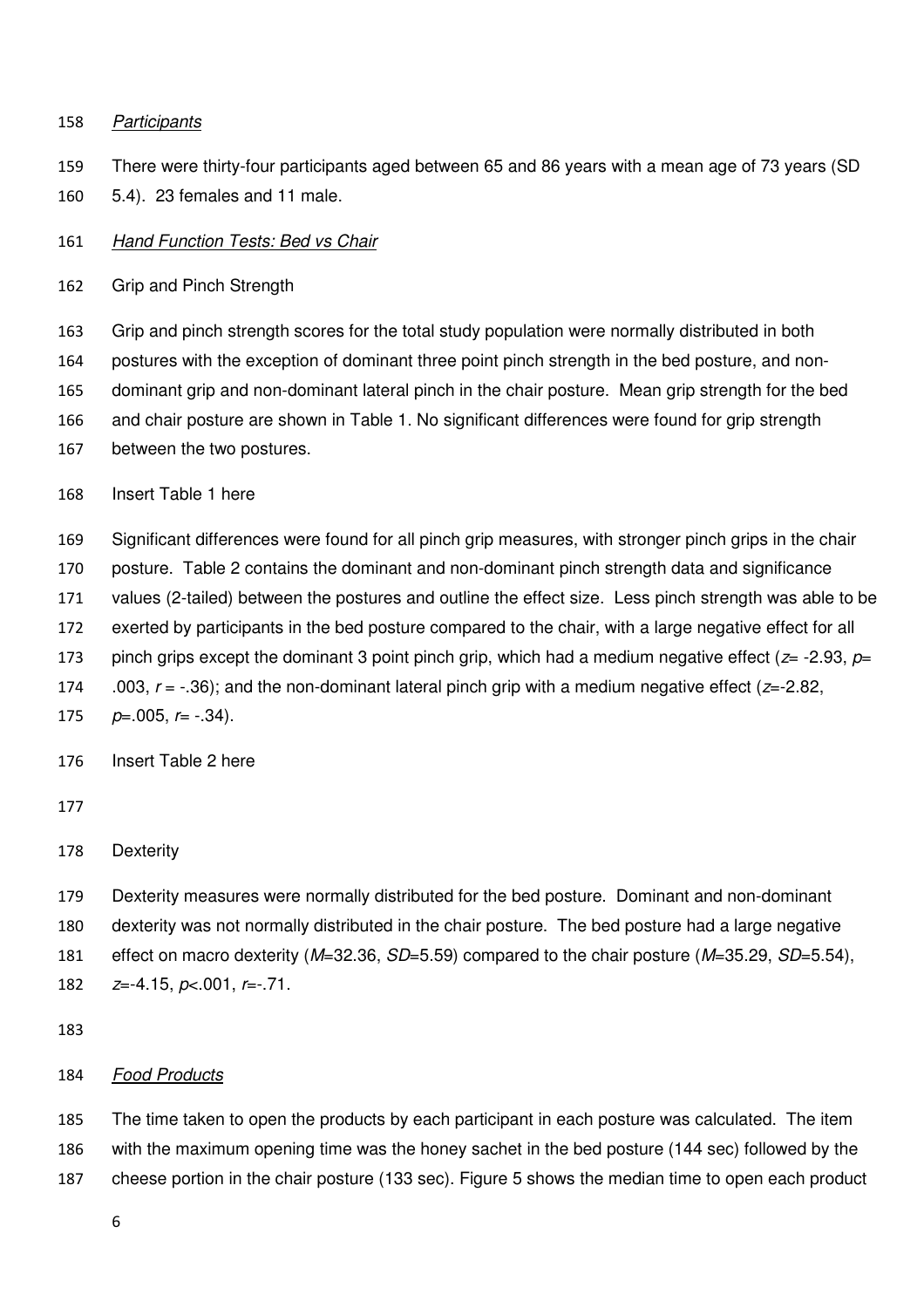in each posture. The thickened water, custard and condiments are the only products with a longer median opening time in the bed posture. No significant differences in opening times between postures were observed.

Insert Figure 5 here

 

# 

# 197 Attempts to open products in each posture

The number of attempts to open each product was also calculated from the video footage to further explore the interaction of the person and package (Table 3). The differences in the maximum amount of attempts in the bed and chair posture reflect the median time differences for the postures in Figure 201 5 for the thickened water, custard and condiments but not for other items such as the thickened pudding, honey sachet and cheese portion. The packages that took the longest time to open in each posture (cheese, honey and tetra pack) also demonstrate a large number of attempts to open. For example the cheese portion mean number of attempts to open in the bed posture is 5 attempts, with a maximum of 30 attempts to open the pack.

Insert Table 3 here

A number of participants were unable to open the honey sachet and cheese portion in either posture as follows: Honey 18% (bed), 24% (chair); Cheese 15% (bed and chair).

# Questionnaire

- 211 Ratings were consistent between the two postures, with the cheese portion, thickened pudding,
- honey sachet and tetra packs found the more difficult packs to open, scoring 'some difficulty-
- moderately difficult'. Participants were also asked to comment on their experience with the packs and reasons for any difficulty.

# 215 Packaging and hand function

Grip and pinch strength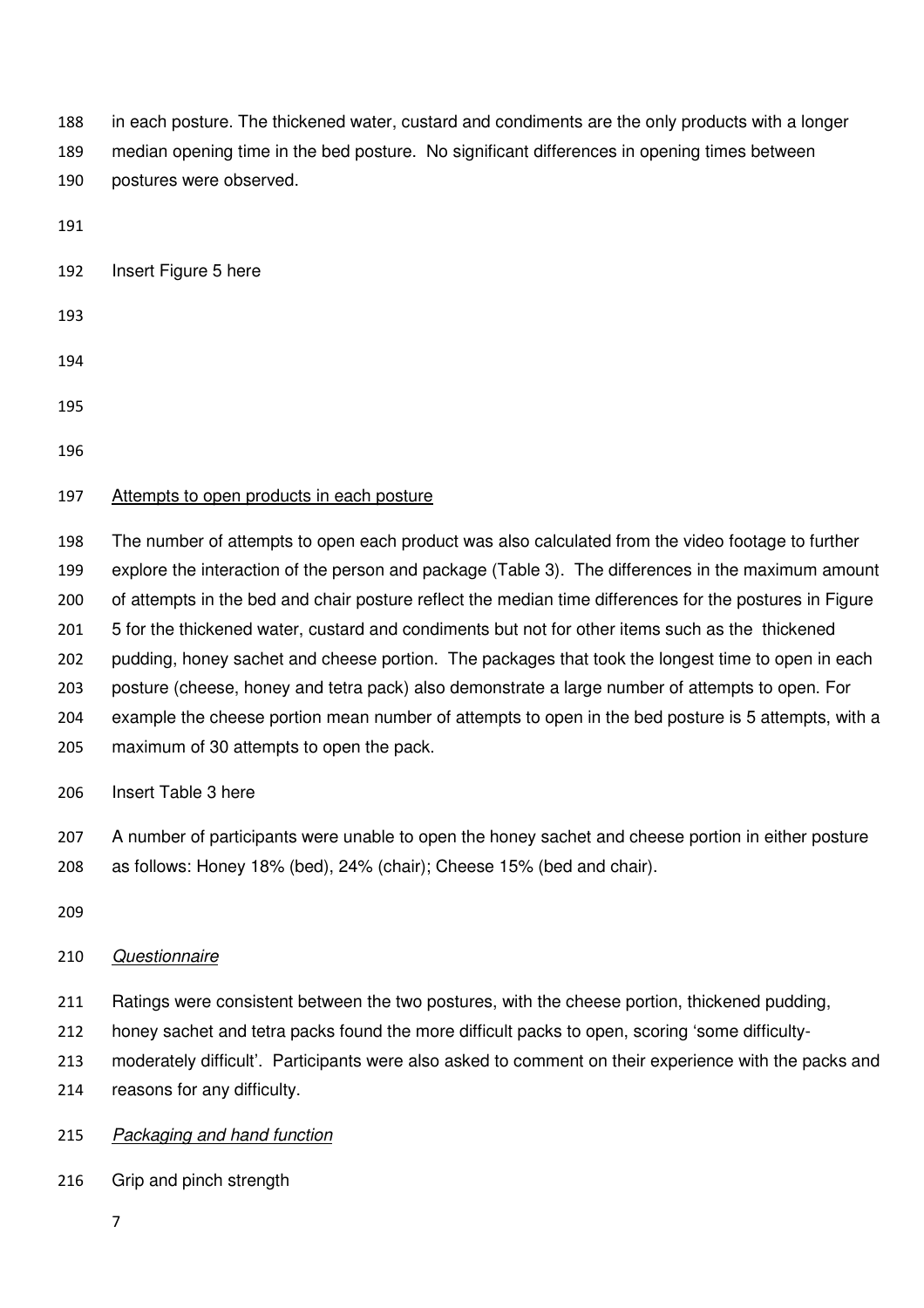- 217 A significant correlation only was found for non-dominant grip strength and the opening of thickened
- 218 foil sealed water in the bed posture  $[r=-.71, n=9, p=.032]$ . No other significant correlations were found
- 219 for grip strength and time to open the packs. A significant correlation was found between a shorter
- 220 opening time for the thickened water and the dominant tip pinch grip in the bed posture only  $[r=-.71,$
- 221  $n=9$ ,  $p=.031$ . No other significant relationships between pinch grips and more efficient opening times
- 222 were found.
- 223 Dexterity
- 224 Significant negative correlations were found between macro-dexterity (Right, Left, Both on the Purdue 225 pegboard test) and time taken to open for six of the nine packs in both postures as shown in Table 4. 226 A negative correlation indicates that macro-dexterity was associated with shorter opening times. 227 Consistent relationships are demonstrated in both postures for dexterity and the custard and the tetra 228 pack. Macro-dexterity has a stronger relationship with efficient pack opening in the bed posture for 229 the thickened pudding  $[r=-.46, n=19, p=-047]$ ; condiments  $[r=-.63, n=34, p=001]$ ; and cereal inner bag 230  $[r=-.54, p=33, p=.002]$ . Conversely, macro-dexterity is strongly correlated with faster opening of the
- 231 honey sachet in the seated posture  $[r=.65, n=34, p=.000]$ .
- 232 Insert table 4 here
- 233

#### 234 **Discussion**

235 The purpose of food service in hospitals is to deliver the nutrition required for recovery and to 236 encourage patients to eat  $(25)$ . This is a challenging proposition with cost pressures from government 237 and large numbers of patients, who are increasingly older people with complex medical issues <sup>(26)</sup>. 238 Additionally, food service is conducted in an environment where there are conflicting priorities of 239 medical procedures over meal times, lack of meal choice, increasing use of cook-chill options and 240 lack of assistance to eat and open packaging  $(27)$ . Previous research has examined the association 241 between grip and pinch strength and time taken to open hospital food and beverage items and 242 highlighted that dexterity was likely a critical aspect of hand function for 'openability' of these items 243 and yet to be measured  $(21)$ . This paper explores the role of dexterity to open the items found to be 244 fiddly' in these previous studies  $(11; 21)$  by testing the packs with well older people (aged 65 years and 245 above) in a controlled laboratory setting. The study also reviews the impact of a bed posture on hand 246 function and time to open packs, attempts to open packs, and satisfaction with a selection of pack 247 types.

248 Studies into postural differences in grip strength are very limited and have conflicting results  $(13; 14)$ ; 249 and no studies were found that examined pinch strength or dexterity in different postures such as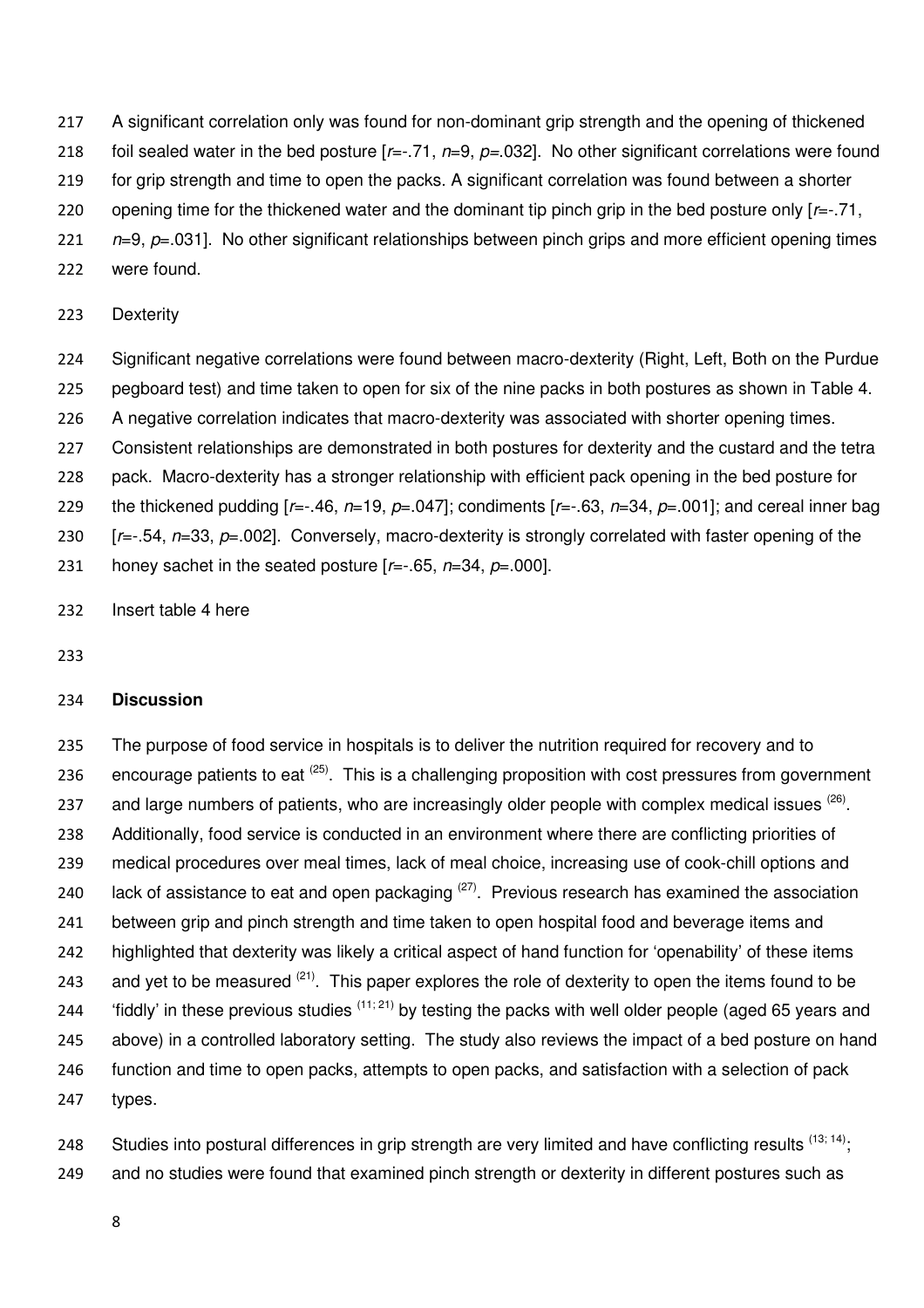undertaken in this research. No significant difference was found for grip strength between the bed and chair postures in this study. It is likely that grip strength was unaffected as the participant was

seated in a supported and almost upright posture with the trunk stable in the bed as determined by

our protocol, and therefore able to exert maximum effort in comfort. However, this study

- demonstrated that a bed posture negatively affects both pinch grips and macro-dexterity, both
- elements of hand function required to successfully open packaging used in hospitals. Future research
- is warranted to examine the strength and dexterity of older hospital patients and comparing them to
- well community dwelling populations for whom packaging is designed.

The correlations between hand function elements and efficient pack opening suggest that the bed posture required recruitment of more elements of hand function to open packs when compared to the seated posture, and that macro-dexterity was more important than strength. For example, stronger non-dominant grip and dominant tip pinch grip were associated with faster opening times for the thickened water in the bed posture. This is likely due to the need for greater stabilisation of the pack with the non-dominant hand and greater tip pinch strength to pull the tab with the dominant hand compared to opening the pack in a seated posture. Macro-dexterity was associated with efficient pack opening in the bed posture for thickened pudding, condiments and the cereal inner bag. Similarly, macro-dexterity was associated with faster opening times for the honey sachet in the chair posture. However, macro-dexterity was associated with efficient pack opening in both postures for thickened pudding, custard, tetra pack, condiments, honey sachet and cereal inner bag, illustrating the importance of macro dexterity in opening packs generally.

This study has found that the seated posture facilitates better pinch grip strength and macro-dexterity ability than lying in a hospital bed. Nutrition researchers have found that being seated for meals in 272 hospital is beneficial and improves intake as well as improving the eating experience for patients  $(9; 10)$ . Sitting to eat requires less 'effort' (in terms of hand function) to open packs, and this supports the notion that it should be the preferred posture for the patient to eat in as less effort is better when the 275 person is feeling unwell and the effort of eating itself can be a burden  $(9)$ . While sitting is the optimal posture for eating, it is not always possible as patients may be too unwell. Additionally, positioning patients to eat in an optimal posture requires a coordinated multidisciplinary approach, which may take time for an organisation to implement.

279 As in the previous studies  $(11; 21)$ , the tetra and cheese portions were found to take a long time to open, required repeated effort and were rated more poorly on the 'ease of opening' scale. Again, as in the previous papers, a number of participants could not open the cheese portion (15%).

Interestingly, this was unaffected by posture, indicating that the cheese portion is poorly designed for

- 'openability'. Cheese portions are an important source of protein, a quick and easy (once opened)
- way for the patient to access valuable nutrition and is served as a between meal snack for this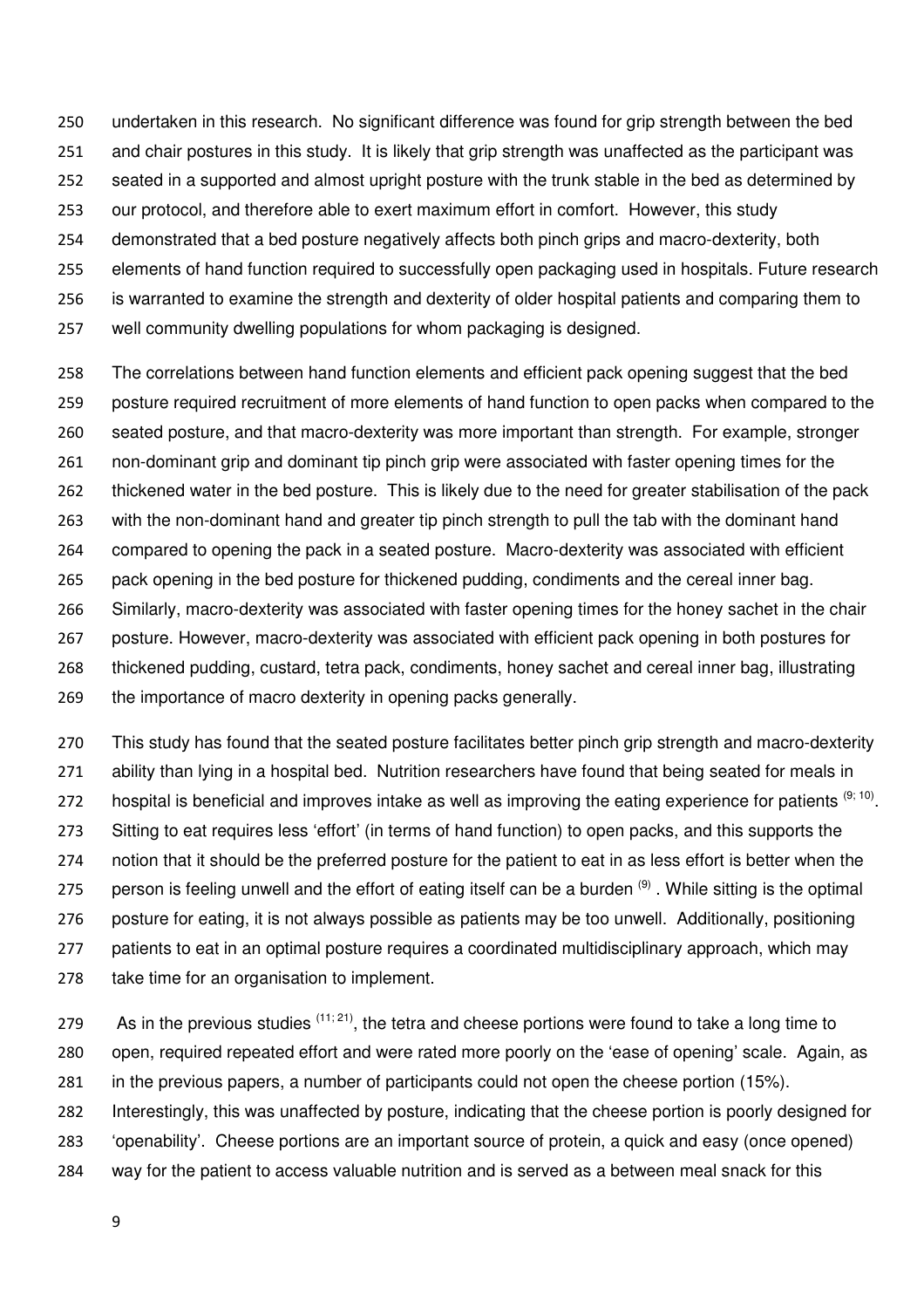purpose. Tetra packs are provided in hospitals to deliver supplements to frail and unwell older patients who are malnourished or at risk of malnourishment. Further research is required to investigate the impact of packaging on intake in older people as these products are routinely used in hospitals, care facilities and the community.

There are a number of limitations to this research. Firstly, for study efficiencies, the sampling approach and testing location were controlled by the researcher. The participants were recruited 291 using a purposive sampling approach with researcher-directed inclusion and exclusion criteria<sup>(28)</sup>. As such they were not a random sample and may not represent the wider population. No formal assessment was made of cognition, vision or health, relying on participants to self-select. However, as participants were required to attend the university, making their own way to and from the venue, they may in fact represent a more 'able' group than the general population. Indeed, the participants in this study were able to use both hands to access the packs, while hospitalised older adults may experience medical conditions or interventions such as an in-situ cannula impeding their hand function. However, the artificial setting of the simulated hospital laboratory could have affected the 299 results through central location bias  $(29)$ . Ideally, this study would be conducted in a hospital setting with larger subject numbers. However such a study would require greater resources and administrative organisation and be difficult to access patients due to medical conditions, medical interventions and nursing activities. Secondly, while the bed posture was controlled by maintaining the bed angle and table height, participants varied their posture by sitting further forward or removing a pillow for greater comfort. This may have affected the results in the bed posture. Finally, many participants were unfamiliar with the honey sachet pack type and this may have affected the time to open the pack. This could have been overcome by providing a 'practice' pack as used in the 307 European technical specification for packaging ease of opening (30).

#### **Conclusion**

This research has two key findings. Firstly, pinch grip strength and macro-dexterity ability for the older adult are better in a seated position than a semi-recumbent hospital bed posture. Secondly,

macro-dexterity ability is associated with faster opening times for a range of hospital food and

beverage items routinely served in hospitals and care facilities. These findings support the advice

from nutrition experts: older patients should sit to eat to maximise intake and meal-time enjoyment.

Improvement of pack design for the cheese, an important protein snack source; as well as the honey

sachet and the most importantly, the tetra pack, which is routinely used to provide supplementary

nutrition, is indicated. Involvement of older consumers and understanding the capacities and abilities

of this population is integral to better design. Within the broader hospital foodservice literature, this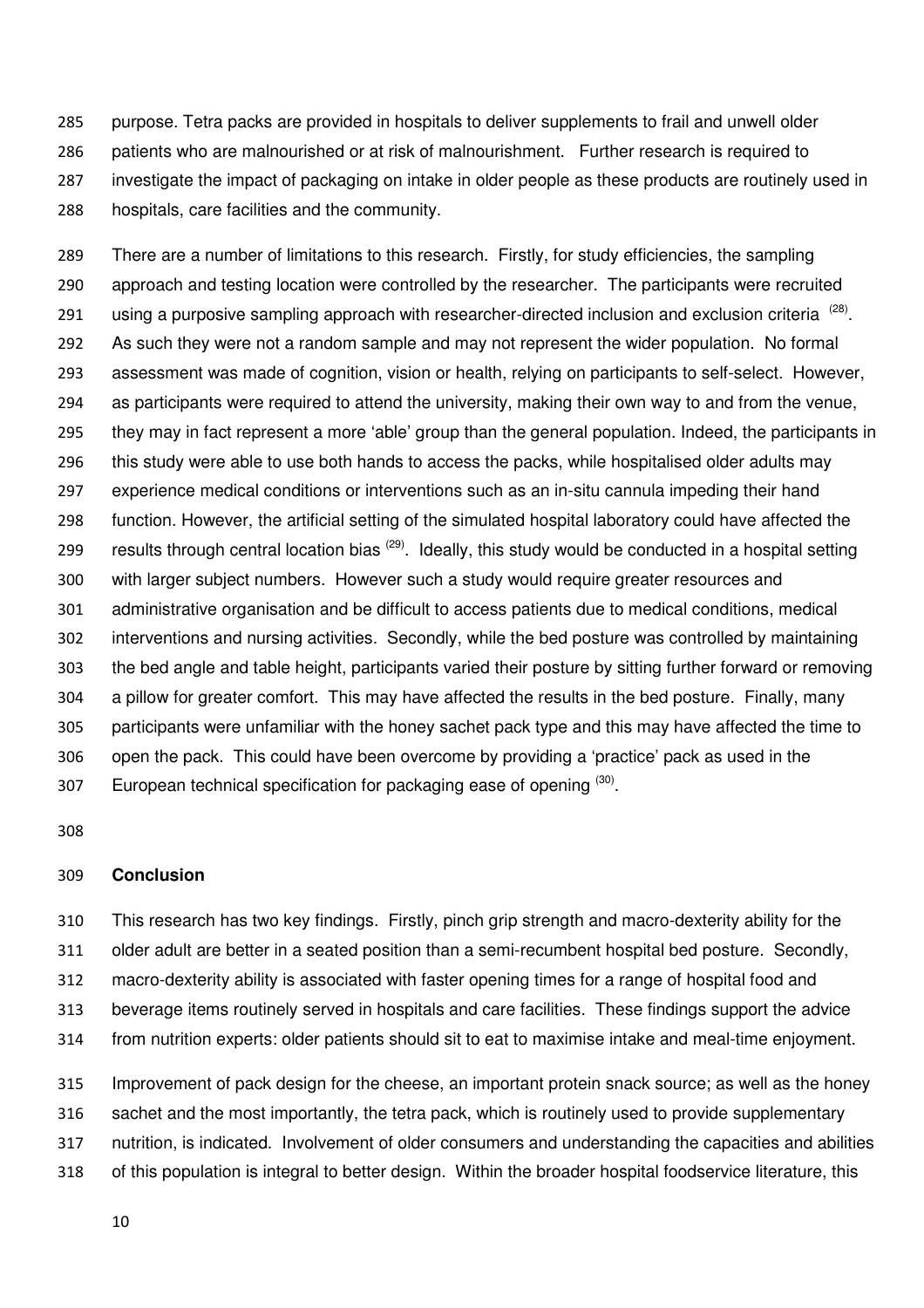319 research has highlighted the need to consider not only pack design and procurement but also how 320 the patient is positioned, assisted and encouraged to eat.

321 The implications for effective food service delivery in hospital is clear – food is an essential 'treatment'

322 in hospital, delivering the nutritional elements necessary for recovery and is best delivered in an

323 environment allowing a seated eating position, promoting social interaction, and wherever packaged

- 324 food and beverages are used, presented in more easily accessible pack formats.
- 325
- 326
- 327

#### 328 **References**

329

- 330 1. Rechbauer C (2013) Healthcare NSW plates up 22 million meals. Hospital & Aged Care Sept-Oct 2013.
- 331 2. Australian Institute of Health and Welfare (2013) Australian Hospital statistics 2011 12. Canberra, ACT:
- 332 Australian Government.
- 333 3. Johns N, Edwards, J SA, Hartwell, H J (2013) Hungry in hospital, well-fed in prison? A comparative analysis of
- 334 food service systems. Appetite 68, 45-50.
- 335 4. Gout BS, Barker L A, Crowe, TC (2009) Malnutrition identification, diagnosis and dietetic referrals: Are we
- 336 doing a good enough job? Nutr Diet 66, 206-211.
- 337 5. Naithani S, Whelan K, Thomas J et al. (2008) Hospital inpatients' experiences of access to food: a qualitative 338 interview and observational study. Health Expect 11, 294-303.
- 339 6. Hartwell HJ, Edwards J S A, Symonds C(2006) Foodservice in hospital: development of a theoretical model
- 340 for patient experience and satisfaction using one hospital in the UK National Health Service as a case study. J
- 341 Food Serv 17, 226-238.
- 342 7. Walton K, Williams P, Tapsell L (2012) Improving food services for elderly, long-stay patients in Australian
- 343 hospitals: Adding food fortification, assistance with packaging and feeding assistance. Nutr Diet 69, 137-144.
- 344 8. Manning F, Harris K, Duncan R et al. (2012) Additional feeding assistance improves the energy and protein
- 345 intakes of hospitalised elderly patients. A health services evaluation. Appetite 59, 471-477.
- 346 9. Walton K, Williams P, Tapsell L, et al. (2013) Observations of mealtimes in hospital aged care rehabilitation
- 347 wards. Appetite 67, 16-21.
- 348 10. Edwards JSA, Hartwell H J (2004) A comparison of energy intake between eating positions in a NHS
- 349 hospital—a pilot study. Appetite 43, 323-325.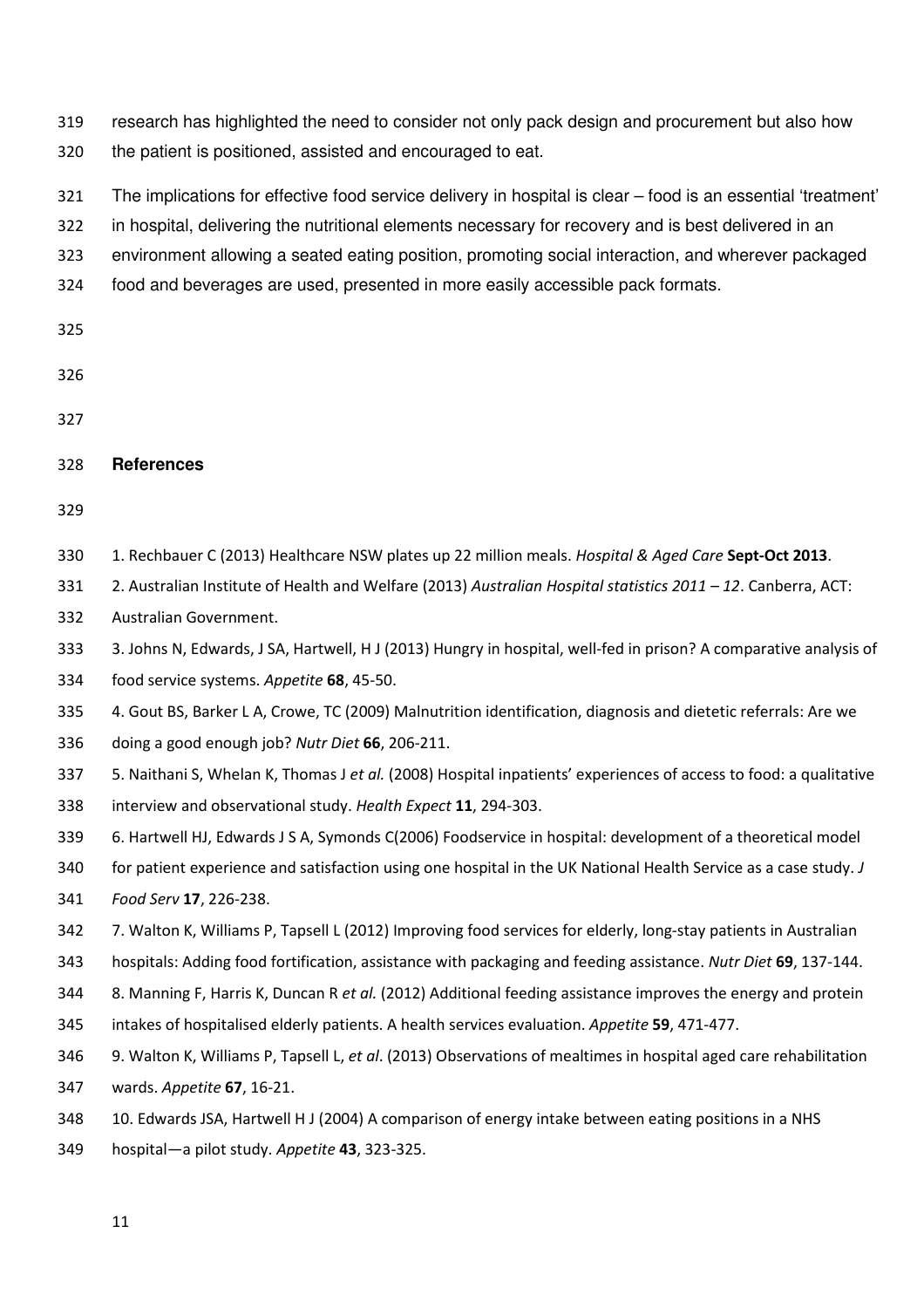- 350 11. Bell AF, Walton K L, Tapsell LC (2016) Easy to open? Exploring the 'openability' of hospital food and
- 351 beverage packaging by older adults. Appetite 98, 125-132.
- 352 12. Innes E (1999) Handgrip strength testing: A review of the literature. Aust Occup Ther J 46, 120-140.
- 353 13. Richards LG (1997) Posture effects on grip strength. Arch Phys Med Rehabil 78, 1154-1156.
- 354 14. Teraoka T (1979) Studies on the peculiarity of grip strength in relation to body positions and aging. Kobe J
- 355 Med Sci 25, 1-17.
- 356 15. DePoy E, Gitlin L N (1998) Introduction to research : understanding and applying multiple strategies (2nd
- 357 Edition). p. xii.: St. Louis : Mosby.
- 358 16. Metzler DJ, Har, J (1996) Positioning your patient properly. Am J Nurs 96, 33-37.
- 359 17. American Society of Hand Therapists (1992) Clinical Assessment Recommendations. 2nd ed. Chicago: USA:
- 360 American Society of Hand Therapists.
- 361 18. Crosby CA (1994) Hand strength: normative values. J Hand Surg Am 19, 665-670.
- 362 19. Tiffin J, Asher E J (1948) The Purdue Pegboard: norms and studies of reliability and validity. J Appl Psychol
- 363 32, 234-247.
- 364 20. Rodriguez-Falcon EM, Yoxall A (2011) Beyond a Spoonful of Syrup: understanding physical barriers to
- 365 medical packaging, vol. Proceedings of the First European Conference on Design 4 Health, 13-15 July 2011., pp.
- 366 266-286. Sheffield, UK: Sheffield Hallam University.
- 367 21. Bell AF, Walton K, Chevis, J S et al. (2013) Accessing packaged food and beverages in hospital. Exploring
- 368 experiences of patients and staff. Appetite 60, 231-238.
- 369 22. IBM. (2012) SPSS Version 21 for Windows. Chicago, IL.: SPSS Inc.
- 370 23. Cohen J (2005). In SPSS Survival Manual, p 212 [J Pallant, editor]. Crows Nest: Allen & Unwin.
- 371 24. Pallant J (2005) SPSS Survival Manual, p. 224-5. Crows Nest: Australia: Allen & Unwin.
- 372 25. British Association of Parenteral and Enteral Nutrition BAPEN (2012) Hospital Food as Treatment. Redditch:
- 373 BAPEN.
- 374 26. Garling P (2008) Final Report Special Commission of Enquiry Acute Care Services in NSW Public Hospitals:
- 375 Overview. Sydney: NSW Government.
- 376 27. Walton K (2012) Improving opportunities for food service and dietetics practice in hospitals and residential
- 377 aged care facilities. Nutr Diet 69, 222-225.
- 378 28. Hesse-Biber SN (2010) Mixed methods research : merging theory with practice . [electronic resource]. New
- 379 York : Guilford Press.
- 380 29. Kozlowska K, Jeruszka M, Matuszewska I et al. (2003) Hedonic tests in different locations as predictors of
- 381 apple juice consumption at home in elderly and young subjects. Food Qual Pref 14, 653-661.
- 382 30. European Committee for Standardisation (CEN) (2011) CEN/TS 15945. Packaging ease of opening criteria
- 383 and test method for evaluating consumer packaging. Brussels: European Committee for Standardisation.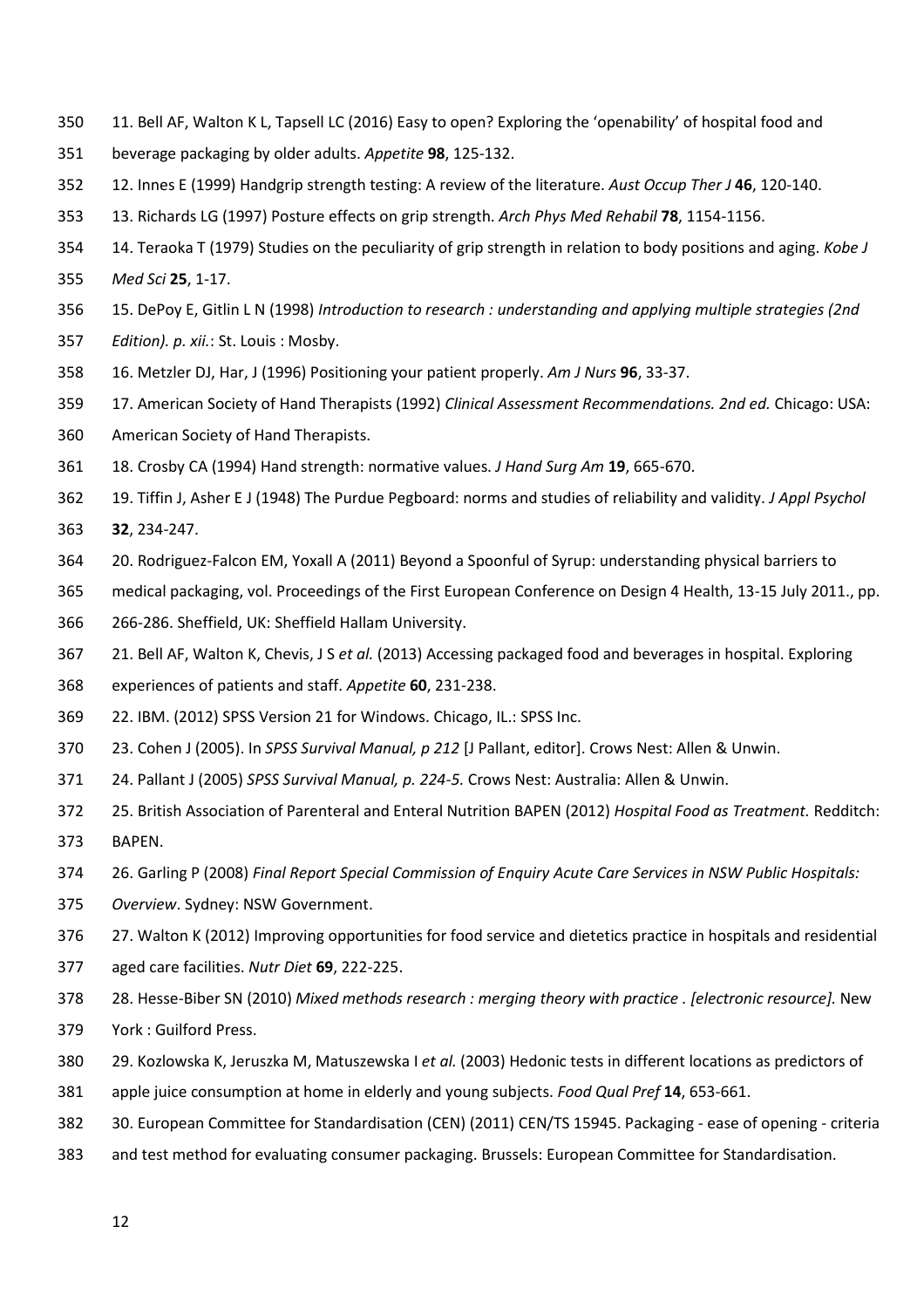386 Figure Legends Figure 1: Simulation Room 1: Bed Posture Figure 2: Simulation Room 2: Seated Posture Figure 3: Participant and example testing tray in bed posture Figure 4: Range of products in the study; each participant tested 7 of the 9 Figure 5: Median time taken to open product in the Bed and Chair postures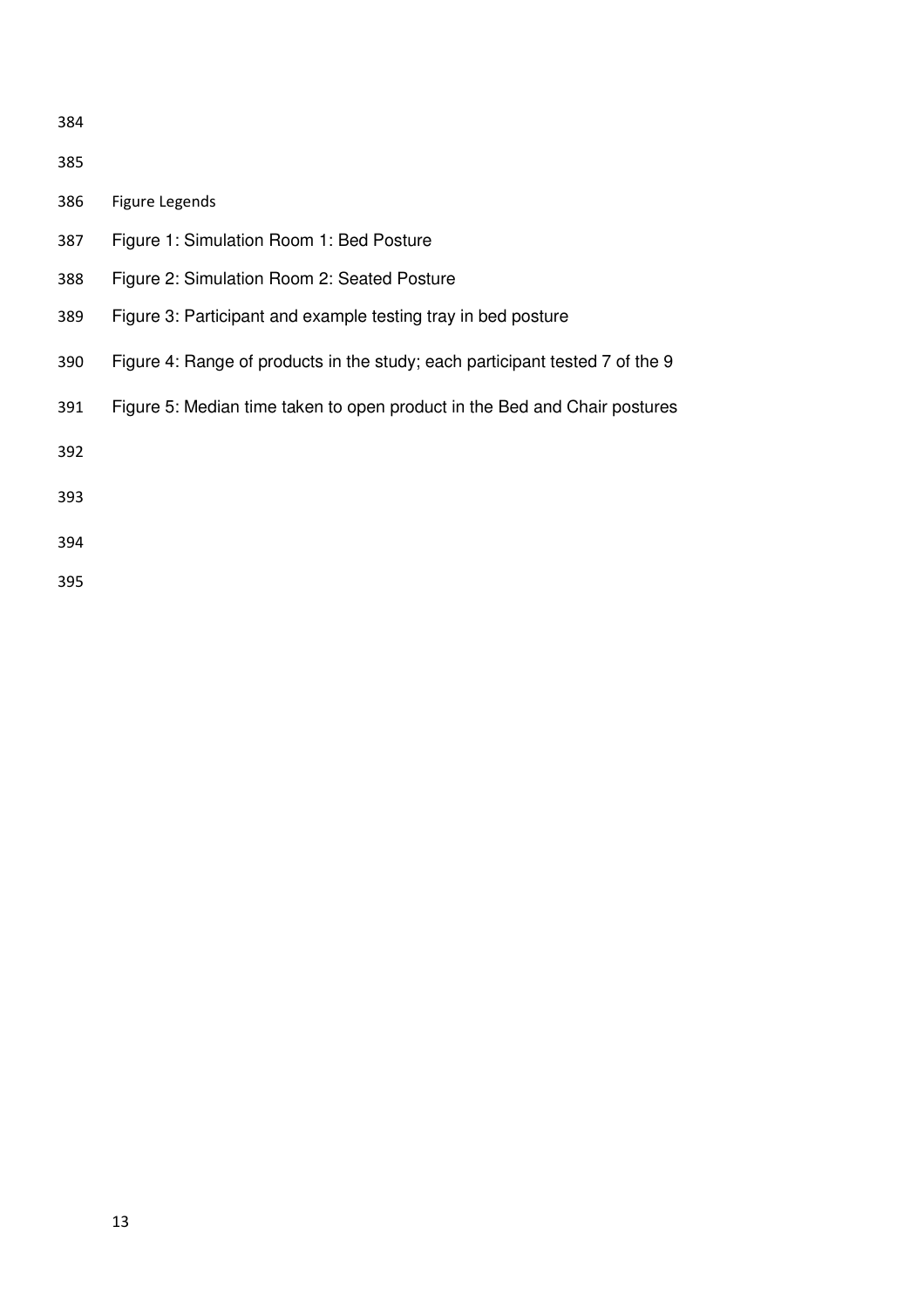

Figure 1: Simulation Room 1: Bed Posture



Figure 2: Simulation Room 2: Seated Posture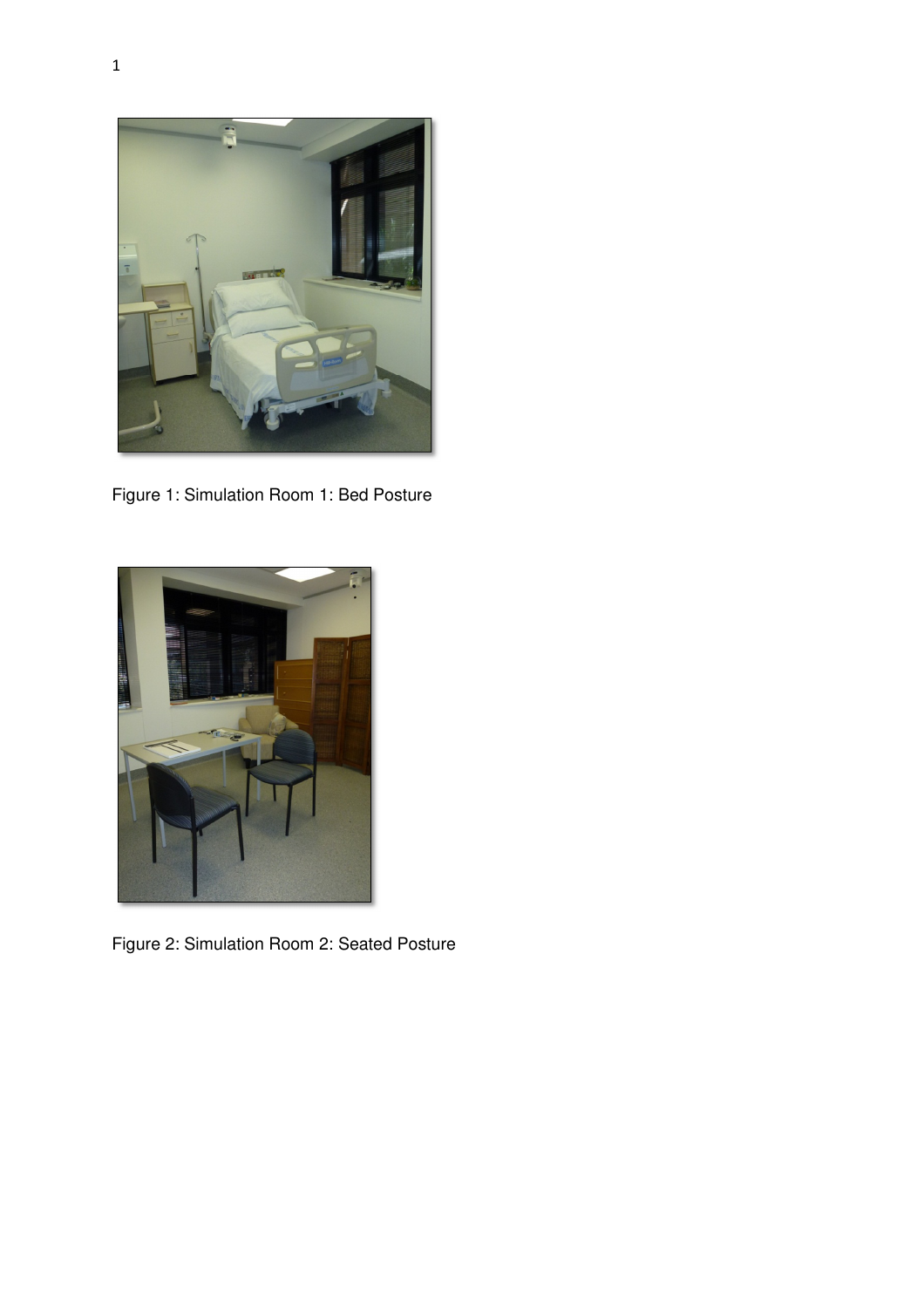

Figure 3: Participant and example testing tray in bed posture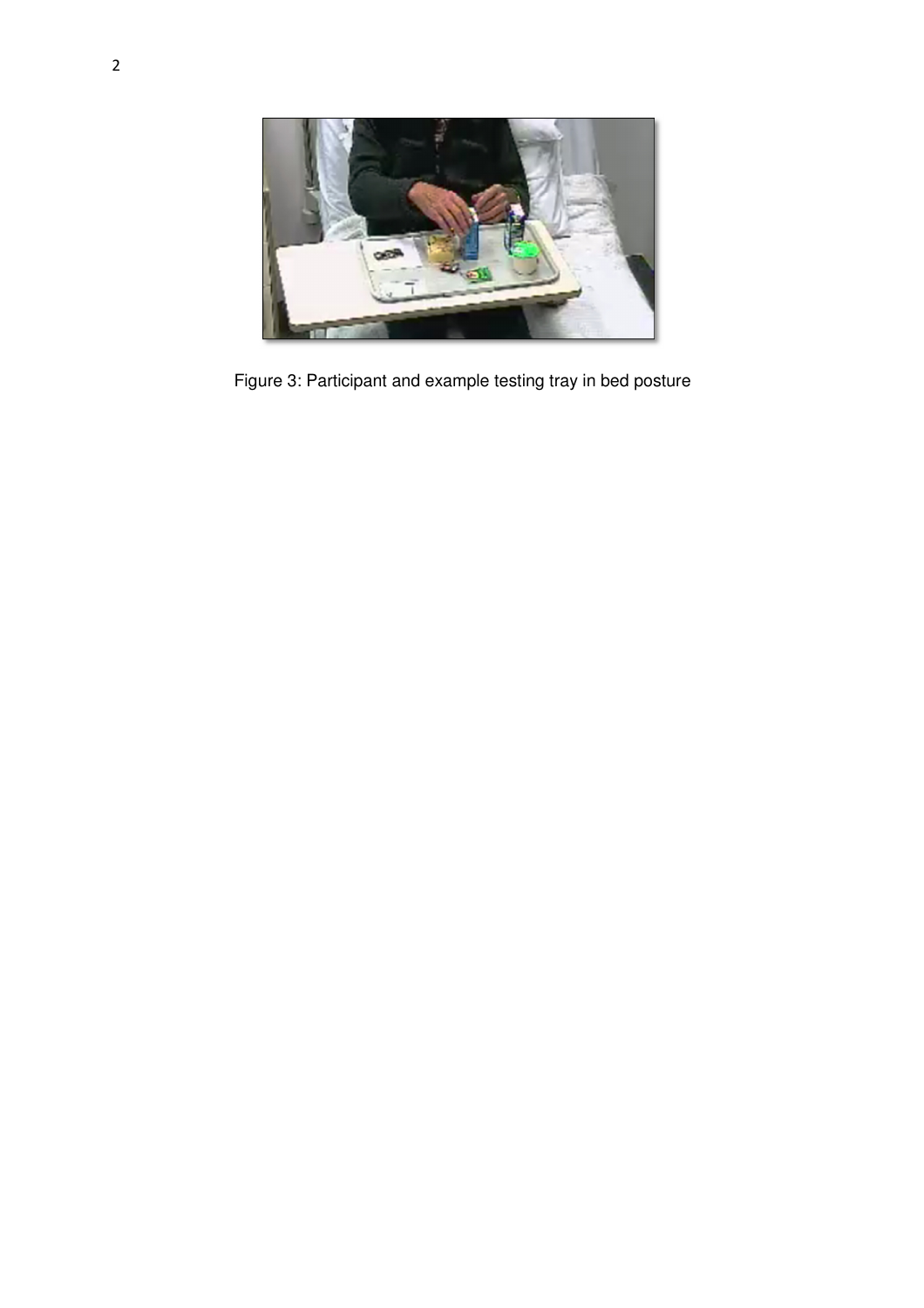

Figure 4: Range of products in the study; each participant tested 7 of the 9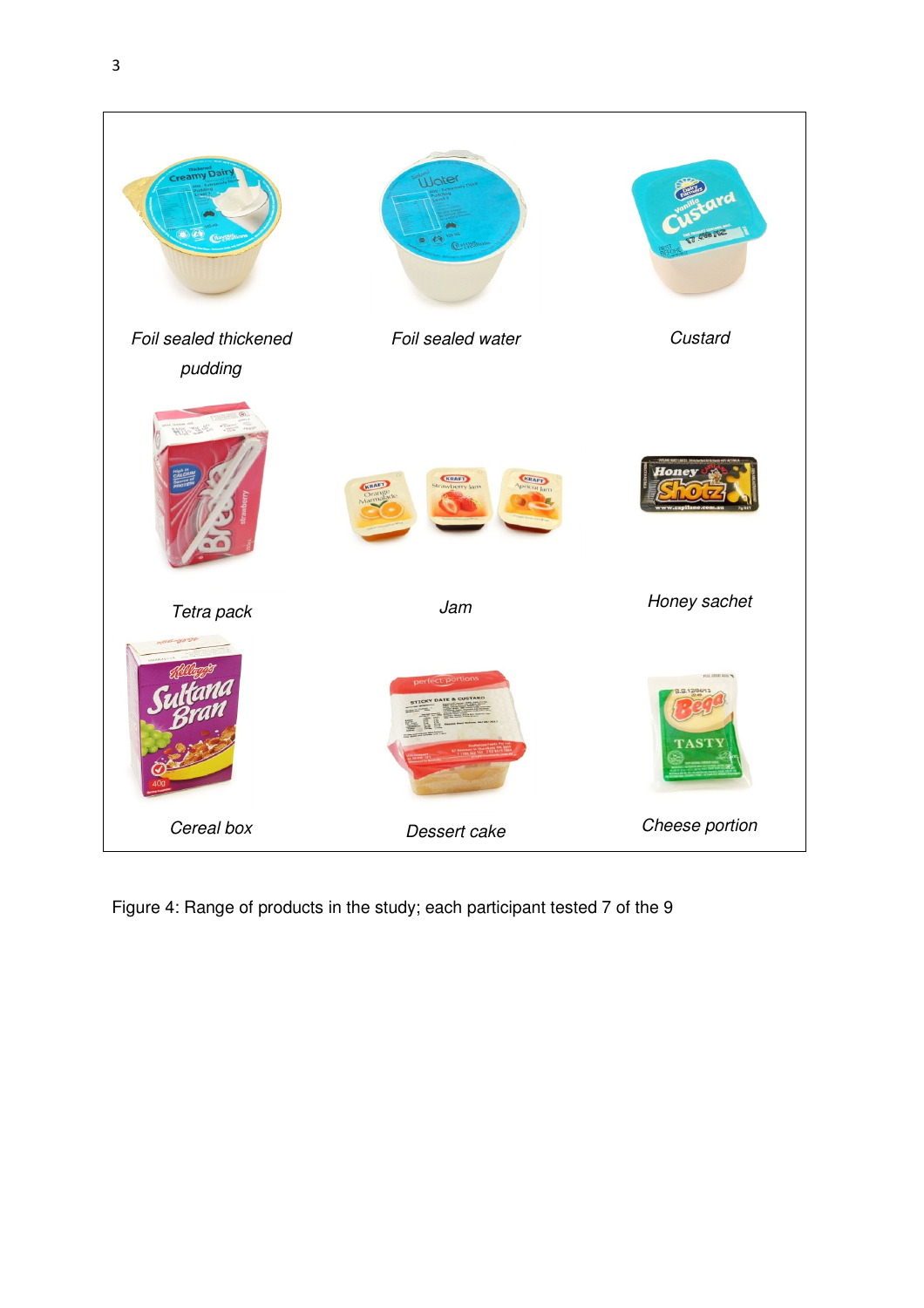

Figure 5: Median time taken to open product in the Bed and Chair postures

| Table 1: Grip strength data, bed and chair posture (n=34) |  |  |
|-----------------------------------------------------------|--|--|
|                                                           |  |  |

|                           | Dominant Grip (kg/f) |                      |      | Non Dominant Grip (kg/f) |         |      |  |
|---------------------------|----------------------|----------------------|------|--------------------------|---------|------|--|
|                           | <b>Bed Posture</b>   | <b>Chair Posture</b> | Sig. | <b>Bed Posture</b>       | Chair   | Sig. |  |
|                           |                      |                      |      |                          | Posture |      |  |
| Mean                      | 29.19                | 28.58                | 195  | 27.46                    | 27.56   | .694 |  |
| <b>Standard Deviation</b> | 10.61                | 10.29                |      | 11.52                    | 10.85   |      |  |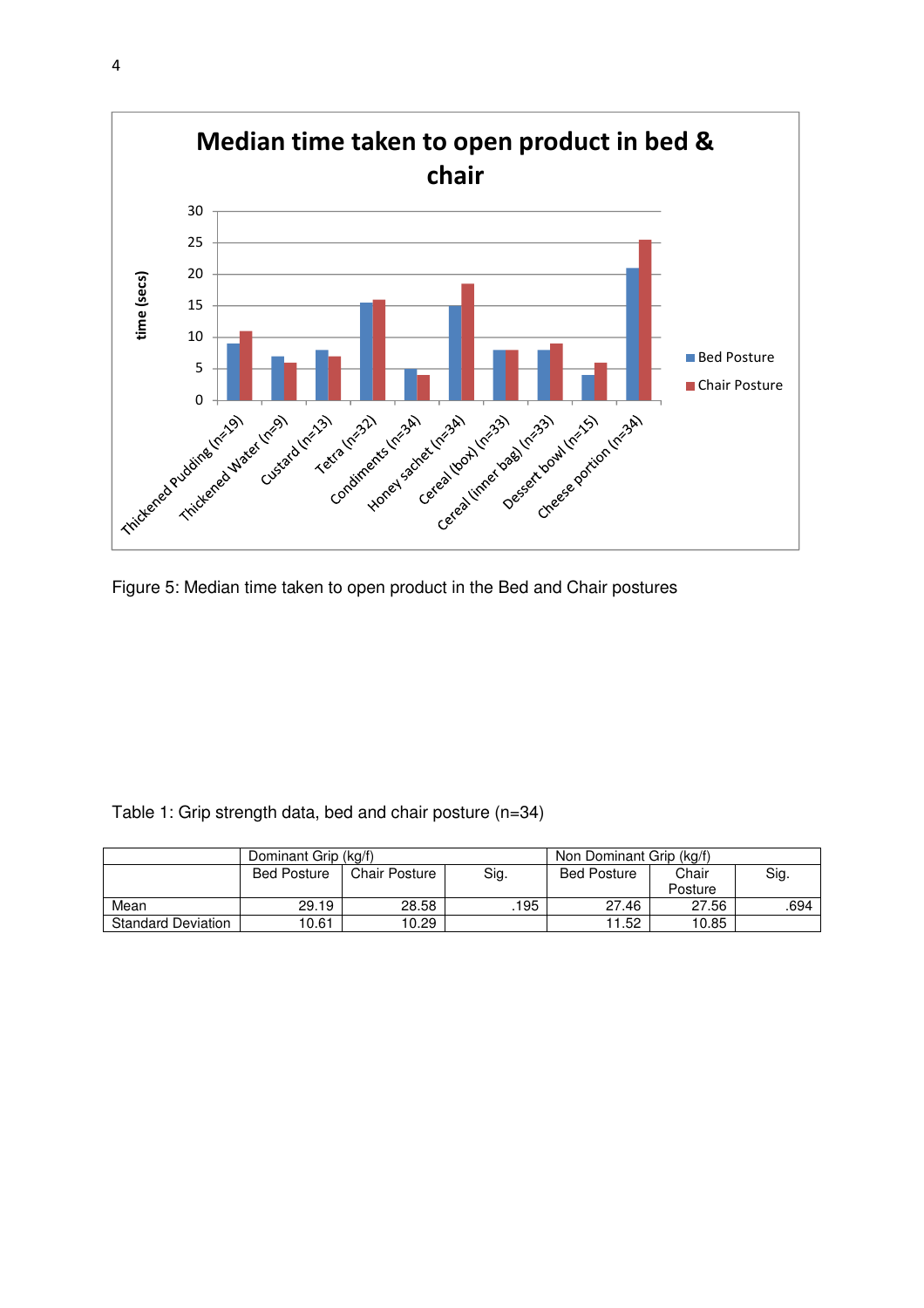|                       | Dominant tip pinch *      |       |      | Dominant 3 point pinch * |            |          | Dominant lateral pinch ** |           |            |                              |      |            |
|-----------------------|---------------------------|-------|------|--------------------------|------------|----------|---------------------------|-----------|------------|------------------------------|------|------------|
|                       | <b>Bed</b>                | Chair | Sig. | Eta<br>Sa                | <b>Bed</b> | Chair    | Sig.                      | r         | <b>Bed</b> | Chair                        | Sig. | Eta<br>Sq. |
| Mean                  | 3.82                      | 4.31  | .001 | .30                      | 5.76       | 6.21     | .003                      | $-0.36$   | 6.87       | 7.25                         | .016 | .16        |
| Standard<br>Deviation | 1.58                      | 1.32  |      |                          | 2.28       | 2.07     |                           |           | 2.50       | 2.28                         |      |            |
|                       | Non-dominant tip pinch ** |       |      |                          |            |          |                           |           |            |                              |      |            |
|                       |                           |       |      |                          |            | $pinch*$ | Non-dominant 3 point      |           |            | Non-dominant lateral pinch * |      |            |
|                       | <b>Bed</b>                | Chair | Sig. | Eta<br>Sa                | <b>Bed</b> | Chair    | Sig.                      | Eta<br>Sa | <b>Bed</b> | Chair                        | Sig. |            |
| Mean                  | 3.79                      | 4.16  | .044 | .12                      | 5.29       | 5.88     | .005                      | .21       | 6.20       | 6.66                         | .005 | $-.34$     |

Table 2: Dominant and Non-dominant pinch grip strength data in bed and chair posture (kg/f)  $(n=34)$ 

\*Spearman Rho Correlation is significant at the 0.05 level (2-tailed)

\*\*Spearman Rho Correlation is significant at the 0.01 level (2-tailed)

# Table 3: Number of attempts to open each item in each posture

| Item                     | $\mathsf{N}$    | Posture    | Mean           | Median                    | Std Dev        | Min            | Max            |
|--------------------------|-----------------|------------|----------------|---------------------------|----------------|----------------|----------------|
| <b>Thickened Pudding</b> | $\overline{19}$ | <b>Bed</b> | 5              | 4                         | 3              | 1              | 10             |
|                          |                 | Chair      | 5              | $\overline{4}$            | 3              | $\mathbf{1}$   | 13             |
| <b>Thickened Water</b>   | $\overline{9}$  | Bed        | $\overline{c}$ | $\mathbf{2}$              | 1              | 1              | 3              |
|                          |                 | Chair      | 3              | $\overline{2}$            | $\overline{c}$ | 1              | $\overline{7}$ |
| Custard                  | 13              | Bed        | $\mathbf{2}$   | $\overline{c}$            | 1              | $\mathbf{1}$   | 4              |
|                          |                 | Chair      | $\overline{c}$ | $\overline{c}$            | 1              | $\mathbf{1}$   | 5              |
| Tetra: remove straw      | 32              | Bed        | 5              | $\overline{4}$            | 3              | $\overline{c}$ | 13             |
|                          |                 | Chair      | $\overline{5}$ | 5                         | 3              | $\mathbf{1}$   | 16             |
| Tetra: insert straw      | 32              | Bed        | 1              | $\blacksquare$            | $\mathbf{1}$   | 1              | $\overline{2}$ |
|                          |                 | Chair      | $\mathbf{1}$   | 1                         | $\overline{c}$ | $\mathbf{1}$   | 10             |
| Condiments               | 34              | Bed        | 1              | $\mathbf{1}$              | $\mathbf{1}$   | $\mathbf{1}$   | 3              |
|                          |                 | Chair      | 1.             | 1                         | $\mathbf 0$    | $\mathbf{1}$   | 5              |
| Honey sachet             | $\overline{34}$ | <b>Bed</b> | 3              | 3                         | 3              | $\mathbf{1}$   | 13             |
|                          |                 | Chair      | $\overline{c}$ | 1                         | 3              | 1              | 12             |
| Cereal (box)             | $\overline{33}$ | <b>Bed</b> | 3              | $\overline{2}$            | 1              | $\mathbf{1}$   | 6              |
|                          |                 | Chair      | 3              | $\overline{c}$            | $\overline{c}$ | 1              | $\overline{7}$ |
| Cereal (inner bag)       | $\overline{33}$ | Bed        | 3              | $\overline{c}$            | 3              | 1              | 13             |
|                          |                 | Chair      | 3              | $\overline{2}$            | $\overline{c}$ | $\mathbf{1}$   | $\overline{7}$ |
| <b>Dessert</b>           | 15              | Bed        | 1              | 1                         | $\pmb{0}$      | $\mathbf{1}$   | $\overline{c}$ |
|                          |                 | Chair      | $\overline{2}$ | 1                         | $\overline{c}$ | $\mathbf{1}$   | $\overline{7}$ |
| Cheese portion           | 34              | <b>Bed</b> | 5              | $\ensuremath{\mathsf{3}}$ | 5              | $\mathbf{1}$   | 30             |
|                          |                 | Chair      | $\overline{4}$ | $\overline{c}$            | 5              | 1              | 20             |